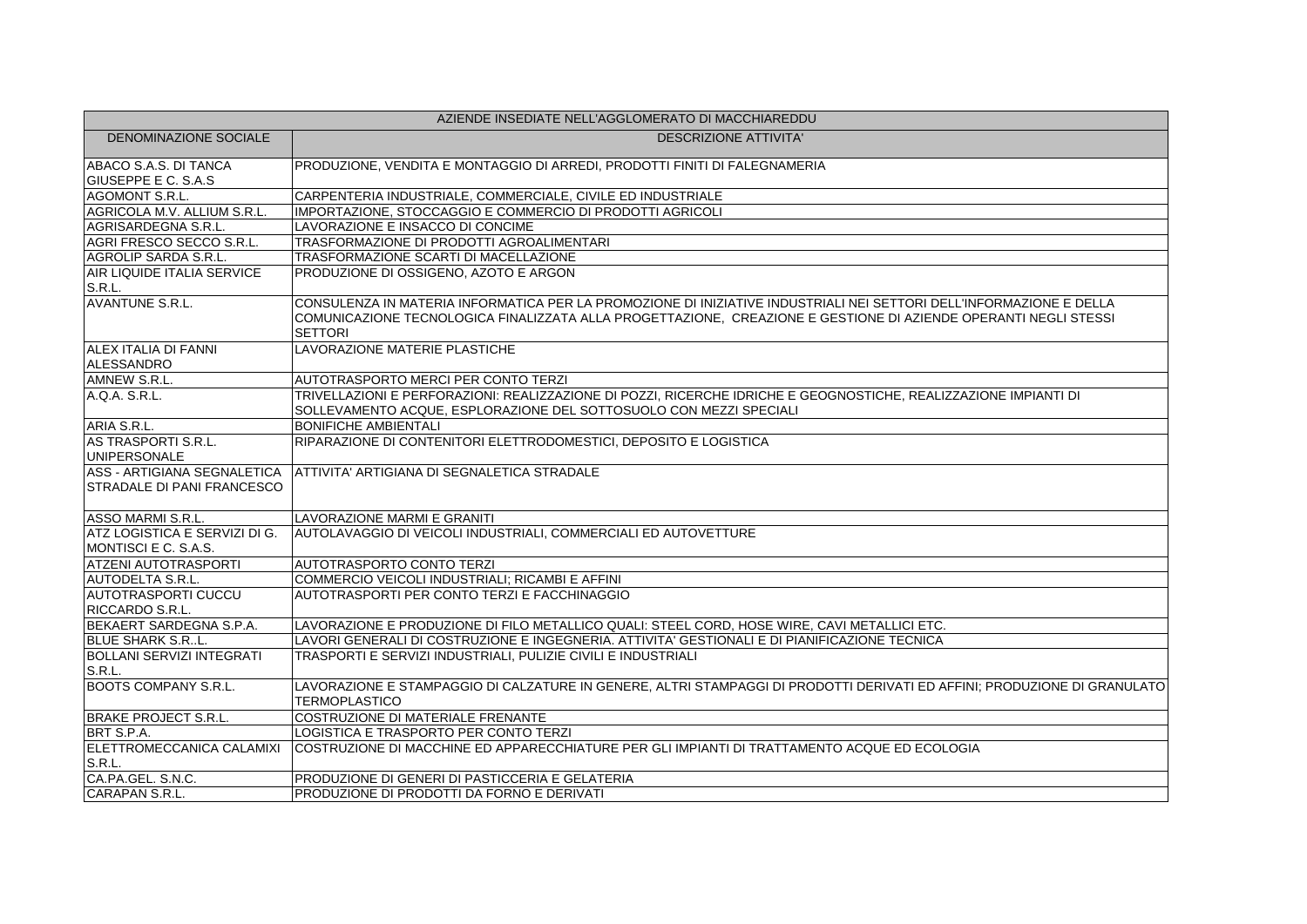| AZIENDE INSEDIATE NELL'AGGLOMERATO DI MACCHIAREDDU |                                                                                                                                                        |
|----------------------------------------------------|--------------------------------------------------------------------------------------------------------------------------------------------------------|
| DENOMINAZIONE SOCIALE                              | <b>DESCRIZIONE ATTIVITA'</b>                                                                                                                           |
| CHELAB S.R.L.                                      | <b>ANALISI CHIMICHE E AMBIENTALI</b>                                                                                                                   |
| COLLEDAN PRODUZIONI S.R.L.                         | <b>FABBRICAZIONE AVVOLGIBILI E VENEZIANE</b>                                                                                                           |
| CONSORZIO INDUSTRIALE                              | REALIZZAZIONE OPERE INFRASTRUTTURALI AD USO INDUSTRIALE; SERVIZI AD USO INDUSTRIALE; SERVIZI COMPLEMENTARI ALLE IMPRESE                                |
| PROVINCIALE DI CAGLIARI                            | <b>INDUSTRIALI</b>                                                                                                                                     |
| CENTRO FREDDO SARDEGNA                             | MAGAZZINI FRIGORIFERI CONTO TERZI; CONFEZIONE E IMBALLAGGIO PRODOTTI SURGELATI                                                                         |
| S.R.L.                                             |                                                                                                                                                        |
|                                                    | CENTRO SERVIZI METALLURGICI SEMILAVORAZIONE PROFILI STRUTTURALI IN ACCIAIO E ALLUMINIO                                                                 |
| S.R.L.                                             |                                                                                                                                                        |
| COLORIFICIO RIMAR S.C.A.R.L.                       | PRODUZIONE E COMMERCIALIZZAZIONE DI PRODOTTI PER L'EDILIZIA                                                                                            |
| COMATER ISOLAMENTI S.R.L.                          | PRODUZIONE DI INFISSI IN PVC                                                                                                                           |
| CONCIMI BIOLOGICI S.R.L.                           | GESTIONE ED ESERCIZIO DI IMPIANTI VOLTI ALLA TRASFORMAZIONE, AL RECUPERO E ALLO SMALTIMENTO DI RIFIUTI ORGANICI URBANI E<br><b>SPECIALI</b>            |
| CONSORZIO CO.GE.MA                                 | SERVIZI INERENTI LAVORAZIONI SPECIALISTICHE IN MATERIA DI ELETTROMECCANICA, LAVORI SU NATANTI E LAVORI DI MECCANICA DI<br>PRECISIONE                   |
| CONSORZIO EVOLVE                                   | CONFEZIONAMENTO, IMBALLAGGIO E TRASPORTO DI PRODOTTI SANITARI DESTINATI A PRESIDI SANITARI                                                             |
| CONSORZIO INTERPROVINCIALE ATTIVITA' AGRICOLA      |                                                                                                                                                        |
| PER LA FRUTTICOLTURA DI                            |                                                                                                                                                        |
| CAGLIARI                                           |                                                                                                                                                        |
| <b>CONSORZIO ITTICO SANTA</b><br><b>GILLA</b>      | GESTIONE COMPENDIO ITTICO SANTA GILLA; PESCA.                                                                                                          |
| CO.SA.TEC. S.R.L.                                  | ASSISTENZA E RIPARAZIONE DI IMPIANTI INDUSTRIALI                                                                                                       |
| COSMIN S.P.A.                                      | COSTRUZIONE E MANUTENZIONE DI IMPIANTI INDUSTRIALI E LORO COMPONENTI (SERBATOI A PRESSIONE, SCAMBIATORI DI CALORE,                                     |
|                                                    | TUBAZIONI, CALDAIE, FORNI ETC.)                                                                                                                        |
| CUCCU S.R.L.                                       | COSTRUZIONE DI SERRAMENTI IN PVC E PROFILI IN PVC                                                                                                      |
| DE AGOSTINI S.R.L.                                 | FABBRICAZIONE STRUTTURE METALLO E ALLUMINIO                                                                                                            |
| <b>DEF PETROLI S.R.L.</b>                          | STOCCAGGO E SOMMINISTRAZIONE DI PRODOTTI PETROLIFERI                                                                                                   |
| DEMI S.P.A.                                        | LAVAGGIO E NOLEGGIO BIANCHERIA ENTI E COMUNITA'                                                                                                        |
| <b>DIPARTIMENTO DI SCIENZE E</b>                   | RICERCA PER LA PROGETTAZIONE E LO SVILUPPO DI NUOVI FARMACI ANTINFETTIVI                                                                               |
| TECNOLOGIE BIOMEDICHE                              |                                                                                                                                                        |
| <b>DITTA CIRO FORMISANO</b>                        | TRASFORMAZIONE E DISTRIBUZIONE PER IL COMMERCIO ALL'INGROSSO DI MATERIALI DA RECUPERO CARTA E CARTONE                                                  |
| <b>DITTA LILLIU STEFANO</b>                        | DEPOSITO E OFFICINA AUTOMEZZI PER SCAVI E MOVIMENTO TERRA                                                                                              |
| <b>DITTA MAZZUZZI SIMONETTA</b>                    | LAVORAZIONE E COMMERCIO ALL'INGROSSO DI CARNI                                                                                                          |
| DOTT. ANGELO SCARPA & C.                           | DEPOSITO E DISTRIBUZIONE MERCI                                                                                                                         |
| S.A.S.                                             |                                                                                                                                                        |
| ECO.GE.M.M.A. S.R.L.                               | BONIFICHE AMBIENTALI, AUTOTRASPORTO CONTO TERZI E NOLEGGIO ATTREZZATURE                                                                                |
| ECO.IND. SARDEGNA S.R.L.                           | COSTRUZIONE, MANUTENZIONE E GESTIONE DI IMPIANTI DI DEPURAZIONE ACQUE DI SCARICO CIVILI ED INDUSTRIALI, ACQUE POTABILI<br><b>CIVILI ED INDUSTRIALI</b> |
| ECOLOGY S.R.L.                                     | <b>PRODUZIONE DI MANUFATTI IN PLASTICA</b>                                                                                                             |
| ECOSANSPERATE SOCIETA'                             | RICICLO E RECUPERO IMBALLAGGI DI VETRO E METALLICI PROVENIENTI DAI RIFIUTI SOLIDI URBANI                                                               |
| COOPERATIVA A R.L.                                 |                                                                                                                                                        |
| ECOSERDIANA S.P.A.                                 | MANUTENZIONE TECNICA E GESTIONE DELLA FLOTTA AZIENDALE DI AUTOVEICOLI E CARPENTERIA METALLICA                                                          |
| ECOTEAM S.R.L.                                     | TRASPORTO E SMALTIMENTO RIFIUTI                                                                                                                        |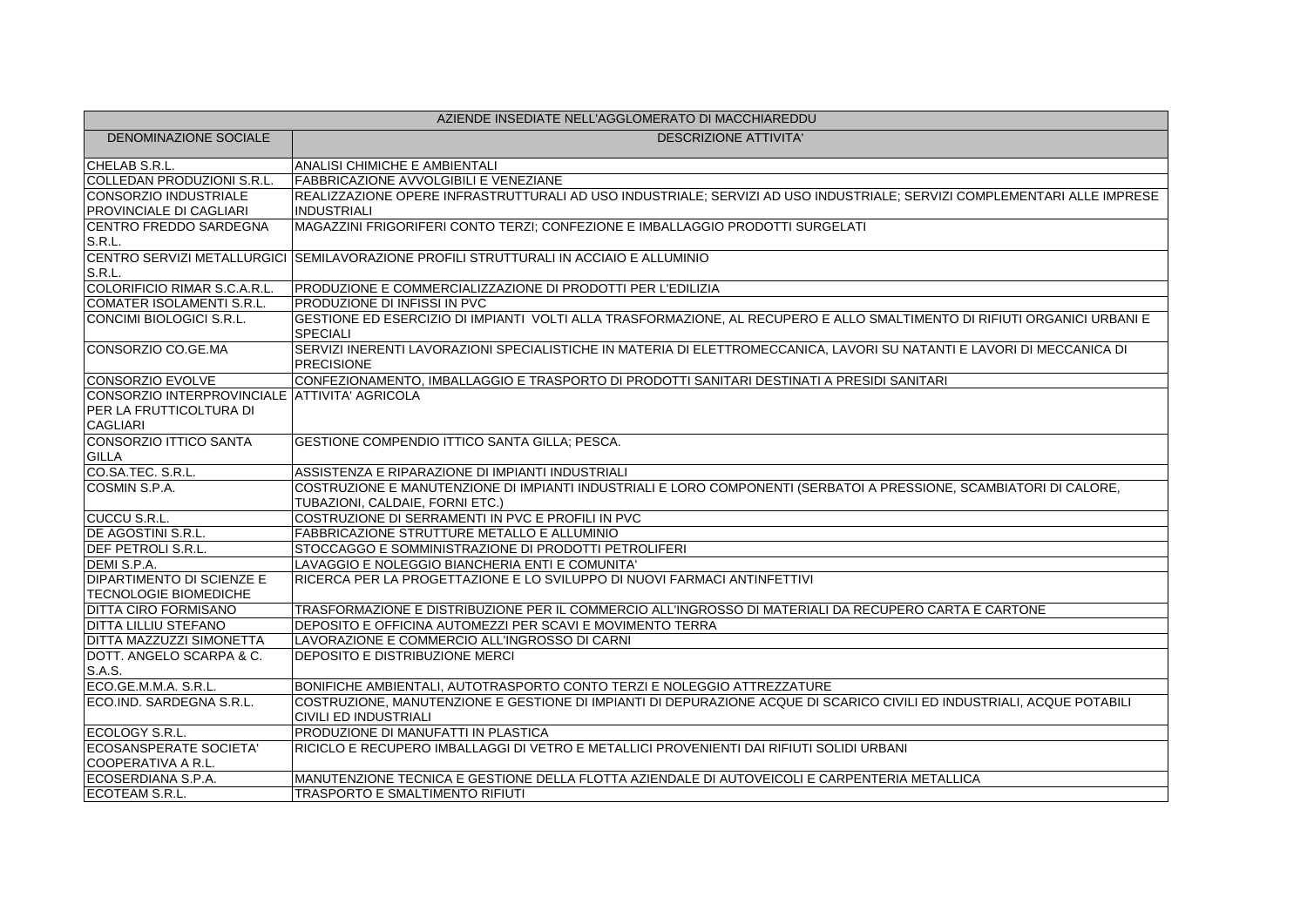| AZIENDE INSEDIATE NELL'AGGLOMERATO DI MACCHIAREDDU                                               |                                                                                                                                                                                                                  |
|--------------------------------------------------------------------------------------------------|------------------------------------------------------------------------------------------------------------------------------------------------------------------------------------------------------------------|
| DENOMINAZIONE SOCIALE                                                                            | <b>DESCRIZIONE ATTIVITA'</b>                                                                                                                                                                                     |
| <b>ECOTEC GESTIONE IMPIANTI</b><br>S.R.L.                                                        | RICERCA SCIENTIFICA NEL SETTORE DELL'ECOLOGIA                                                                                                                                                                    |
| <b>EDILSEGNALETICA DI PANI</b><br>ANNIBALE                                                       | <b>PRODUZIONE SEGNALETICA STRADALE</b>                                                                                                                                                                           |
| E.F. SERVICE S.R.L.                                                                              | MANUTENZIONE DI IMPIANTI INDUSTRIALI. NOLEGGIO AUTOGRU' E PIATTAFORME AEREE                                                                                                                                      |
| ELASTO MECCANICA S.R.L.                                                                          | MECCANICA DI PRECISIONE. PRODUZIONE, RICOSTRUZIONE E VENDITA DI RICAMBISTICA INDUSTRIALE                                                                                                                         |
| EMILIO CADELANO S.R.L.                                                                           | RAFFINAZIONE SALE MARINO ALILMENTARE E INDUSTRIALE                                                                                                                                                               |
| EUROCASSE S.R.L.                                                                                 | ALLESTIMENTO DI VEICOLI INDUSTRIALI                                                                                                                                                                              |
| EUROSARDA S.P.A.                                                                                 | TRASPORTI MERCI SU STRADA                                                                                                                                                                                        |
| F.LLI MASSA S.R.L.                                                                               | <b>SEGHERIA INDUSTRIALE PER LEGNO</b>                                                                                                                                                                            |
| F.I.D. FLANGE INDUSTRIALI &<br><b>DERIVATI S.R.L.</b>                                            | TRASFORMAZIONE, MAGAZZINAGGIO, ASSEMBLAGGIO, DISTRIBUZIONE E COMMERCIALIZZAZIONE DI SISTEMI INDUSTRIALI E DERIVATI                                                                                               |
| <b>FLUENTER S.R.L.</b>                                                                           | PROGETTAZIONE, REALIZZAZIONE, INSTALLAZIONE, TRASFORMAZIONE E MANUTENZIONE DI IMPIANTI INDUSTRIALI                                                                                                               |
| <b>FLUORSID S.P.A.</b>                                                                           | PRODUZIONE DI DERIVATI CHIMICI DEL FLUORO                                                                                                                                                                        |
| <b>FRADELLONI RAFFAELE E FIGLI</b>                                                               | TRASPORTO MERCI A MEZZO CONTAINERS                                                                                                                                                                               |
| S.P.A.                                                                                           |                                                                                                                                                                                                                  |
| <b>FRIGOSERVIS S.R.L.</b>                                                                        | AUTOTRASPORTI E LOGISTICA CONTO TERZI A TEMPERATURA CONTROLLATA                                                                                                                                                  |
| <b>GELPA S.P.A.</b>                                                                              | MOVIMENTAZIONE MERCI E MAGAZZINAGGIO PER CONTO TERZI, CONFEZIONAMENTO BENI E IMBALLAGGIO                                                                                                                         |
| <b>GOLFO DEGLI ANGELI</b>                                                                        | SERVIZI TURISTICI E AMBIENTALI; PROGETTAZIONE E COSTRUZIONE STABILIMENTI BALNEARI IN LEGNO                                                                                                                       |
| SOC.COOP. A.R.L.                                                                                 |                                                                                                                                                                                                                  |
| <b>GRENDI TRASPORTI MARITTIMI</b>                                                                | TRASPORTO MERCI A MEZZO CONTAINERS                                                                                                                                                                               |
| S.P.A                                                                                            |                                                                                                                                                                                                                  |
| GROSS 87 S.R.L.                                                                                  | MAGAZZINAGGIO E DEPOSITO PER CONTO TERZI DI BENI DI QUALSIASI NATURA, ANCHE MEDIANTE L'UTILIZZO DI CELLE FRIGORIFERE,<br>OPERAZIONI DI DISINBALLO E RICONFEZIONAMENTO DEGLI STESSI PRODOTTI CON MULTIPLI DIVERSI |
| <b>GRUE SERVICE S.N.C.</b>                                                                       | MONTAGGIO. SOLLEVAMENTO E NOLEGGIO DI AUTOGRU' E MEZZI PER MOVIMENTO TERRA.                                                                                                                                      |
| <b>GRUPPO LESA S.R.L.</b>                                                                        | PROGETTAZIONE E COSTRUZIONE APPARECCHIATURE ELETTRONICHE ED ACCESSORI                                                                                                                                            |
| HEINEKEN ITALIA S.P.A.                                                                           | <b>PRODUZIONE E VENDITA DI BIRRA</b>                                                                                                                                                                             |
| IBBA COSTRUZIONI S.R.L.                                                                          | <b>EDILIZIA</b>                                                                                                                                                                                                  |
| <b>ICHNOS AMBIENTE S.R.L.</b>                                                                    | TRATTAMENTO E LAVORAZIONE DEI MATERIALI PROVENIENTI DALLA RACCOLTA DIFFERENZIATA DEI RIFIUTI ED IN PARTICOLARE DEL VETRO                                                                                         |
| NUOVA I.CO.M. - NUOVA<br><b>IMPRESA COSTRUZIONI</b><br><b>MANUTENZIONI INDUSTRIALI</b><br>S.R.L. | COSTRUZIONE E MONTAGGIO IMPIANTI INDUSTRIALI COMPRENDENTI COSTRUZIONE E MONTAGGIO TUBAZIONI; CARPENTERIE;<br>COSTRUZIONE E MONTAGGIO APPARECCHIATURE; MONTAGGIO MACCHINARI                                       |
| I.P.M. INDUSTRIA PLASTICA<br>MAMUSA S.R.L.                                                       | <b>FABBRICAZIONE MATERIALE PLASTICO</b>                                                                                                                                                                          |
| IL VILLAGGIO 88 SOCIETA'                                                                         | SERVIZI DI PULIZIA INDUSTRIALE, TRASPORTI, COSTRUZIONE DI PEDANE IN LEGNO, TORRETTE DI AVVISTAMENTO, CHIOSCHI-BAR IN LEGNO                                                                                       |
| <b>COOPERATIVA</b>                                                                               | E IN GENERALE ATTREZZATURE PER STABILIMENTI BALNEARI                                                                                                                                                             |
| <b>IMABIT DI BOI GIOVANNI</b>                                                                    | RIVESTIMENTI DI MATERIALI REFRATTARI                                                                                                                                                                             |
| IMMA IMPIANTI INDUSTRIALI                                                                        | PRODUZIONE COMPONENTISTICA DI IMPIANTI TECNOLOGICI, REALIZZAZIONE DI IMPIANTI DI CONDIZIONAMENTO, IDRAULICI, ANTINCENDIO,                                                                                        |
| MAMUSA S.P.A.                                                                                    | ELETTROMECCANICI, MANUTENZIONE E CONDUZIONE DEGLI STESSI.                                                                                                                                                        |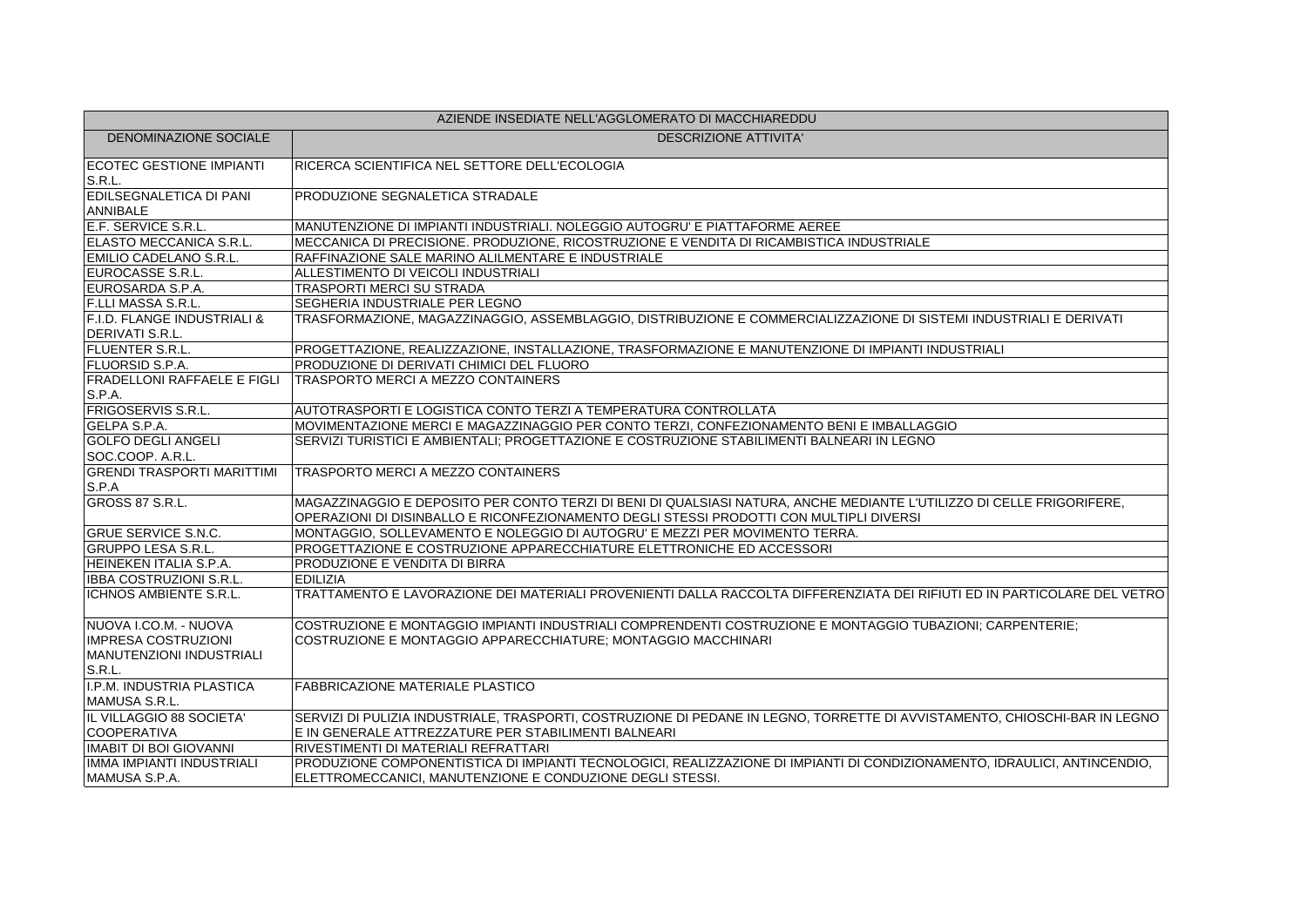| AZIENDE INSEDIATE NELL'AGGLOMERATO DI MACCHIAREDDU |                                                                                                                         |
|----------------------------------------------------|-------------------------------------------------------------------------------------------------------------------------|
| <b>DENOMINAZIONE SOCIALE</b>                       | <b>DESCRIZIONE ATTIVITA'</b>                                                                                            |
| <b>IMMOBILIARE SAN MARTINO</b><br>S.R.L.           | AFFITTO E GESTIONE DI IMMOBILI DI PROPRIETA'                                                                            |
| GIUSEPPE MEDDA S.R.L.                              | COSTRUZIONE E RISTRUTTURAZIONE DI IMMOBILI CIVILI E INDUSTRIALI                                                         |
| <b>IMPRESA PELLEGRINI S.R.L.</b>                   | OFFICINA MECCANICA PER LA COSTRUZIONE DI PEZZI SPECIALI PER CONDOTTE E CARPENTERIA METALLICA                            |
| ING. LUIGI CONTIVECCHI S.P.A.                      | <b>PRODUZIONE DI SALE MARINO</b>                                                                                        |
| INSTEL GROUP SOC. COOP. A                          | INSTALLAZIONE E MANUTENZIONE DI IMPIANTI DI PRODUZIONE, TRASPORTO, DISTRIBUZIONE E UTILIZZAZIONE DELL'ENERGIA ELETTRICA |
| R.L.                                               | ALL'INTERNO DEGLI EDIFICI                                                                                               |
| INTERMODAL TRASPORTI S.R.L.                        | DEPOSITO LOGISTICO DI MERCI TRASPORTATE CON MEZZI PROPRI                                                                |
| <b>IPPOCRATE S.R.L.</b>                            | ATTIVITA' SOCIO RIABILITATIVA PER IL RECUPERO DI DISABILI                                                               |
| <b>IREN AMBIENTE S.P.A.</b>                        | SELEZIONE E RECUPERO DI RIFIUTI URBANI E SPECIALI NON PERICOLOSI RECUPERABILI                                           |
| <b>IRON SHARK S.R.L.</b>                           | CARPENTERIA METALLICA MEDIO-PESANTE                                                                                     |
| ISGAS S.C.A.R.L.                                   | PRODUZIONE, STOCCAGGIO E DISTRIBUZIONE GAS DI CITTA'                                                                    |
| <b>KSB ITALIA S.P.A.</b>                           | MANUTENZIONI INDUSTRIALI SPECIALIZZATE                                                                                  |
| LA TAZZA D'ORO S.R.L.                              | TORREFAZIONE DEL CAFFE'                                                                                                 |
| LATRIZA S.R.L.                                     | LAVORAZIONE CARNI E SOTTOPRODOTTI DELLA MACELLAZIONE                                                                    |
| <b>LEONE MARIANO</b>                               | MECCANICO MACCHINE PER L'INDUSTRIA E L'AGRICOLTURA. PRODUZIONE E ASSEMBLAGGIO TUBI OLEODINAMICI                         |
| LICARBUS DI ZANDA MONICA E                         | CARROZZERIA INDUSTRIALE. CENTRO REVISIONE AUTO ART.80 CODICE DELLA STRADA                                               |
| C. S.A.S.                                          |                                                                                                                         |
| <b>L.I.SAR LAVANDERIE</b>                          | LAVAGGIO E NOLEGGIO BIANCHERIA                                                                                          |
| <b>INDUSTRIALI SARDE S.P.A.</b>                    |                                                                                                                         |
| <b>DITTA LOCCI IGNAZIO</b>                         | CARPENTERIA METALLICA E COSTRUZIONE DI IMPIANTI INDUSTRIALI                                                             |
| LOGISTICA VILLANO S.R.L.                           | <b>TRASPORTO MERCI CONTO TERZI</b>                                                                                      |
| M.L. S.R.L.                                        | METALMECCANICA                                                                                                          |
| M.IN.T.OR. MONTAGGI                                | COSTRUZIONE E MANUTENZIONE DI IMPIANTI INDUSTRIALI (CARPENTERIA E TUBAZIONI)                                            |
| <b>INDUSTRIALI TECNICHE</b>                        |                                                                                                                         |
| ORGANIZZATIVE S.R.L.                               |                                                                                                                         |
| MAIN GRU S.R.L.                                    | RIPARAZIONE E ASSISTENZA DI MACCHINE INDUSTRIALI OPERATRICI E DI SOLLEVAMENTO                                           |
| MAPPAS S.R.L.                                      | COMMERCIO ALL'INGROSSO DI PRODOTTI ALIMENTARI E BEVANDE IN GENERE                                                       |
| <b>MARGAGLIOTTI FABRIZIO</b>                       | CARPENTERIA METALLICA, FALEGNAMERIA E INFISSI IN ALLUMINIO                                                              |
| MARJCAR S.R.L.                                     | PRODUZIONE E VENDITA DI RICAMBI E ACCESSORI NEL SETTORE DELL'AUTOTRAZIONE                                               |
| MARINI S.P.A.                                      | LAVORAZIONE PRODOTTI IN FERRO, ACCIAIO, ALLUMINIO E DERIVATI                                                            |
| MARR S.P.A.                                        | DISTRIBUZIONE IN CATERING DI PRODOTTI ALIMENTARI DESTINATI ALLA RISTORAZIONE                                            |
| <b>MAURO ACCIAI INOSSIDABILI</b>                   | PRODUZIONE E COMMERCIALIZZAZIONE DI SEMILAVORATI E PRODOTTI FINITI IN ACCIAIO INOX                                      |
| S.R.L                                              |                                                                                                                         |
| ME.DI.TRANS. AUTOTRASPORTI   AUTOTRASPORTO         |                                                                                                                         |
| MESA SURGELATI S.R.L.                              | LAVORAZIONE. CONFEZIONAMENTO E COMMERCIO ALL'INGROSSO DI ALIMENTI SURGELATI                                             |
|                                                    | MICROBIOL DI SERGIO MURGIA & PRODUZIONE DIAGNOSTICI PER USO MICROBIOLOGICO                                              |
| C. S.N.C.                                          |                                                                                                                         |
| MI.DA CHARTER S.R.L.                               | RIPARAZIONE DI MEZZI INDUSTRIALI E NAVALI E NOLEGGIO DI MEZZI E IMBARCAZIONI                                            |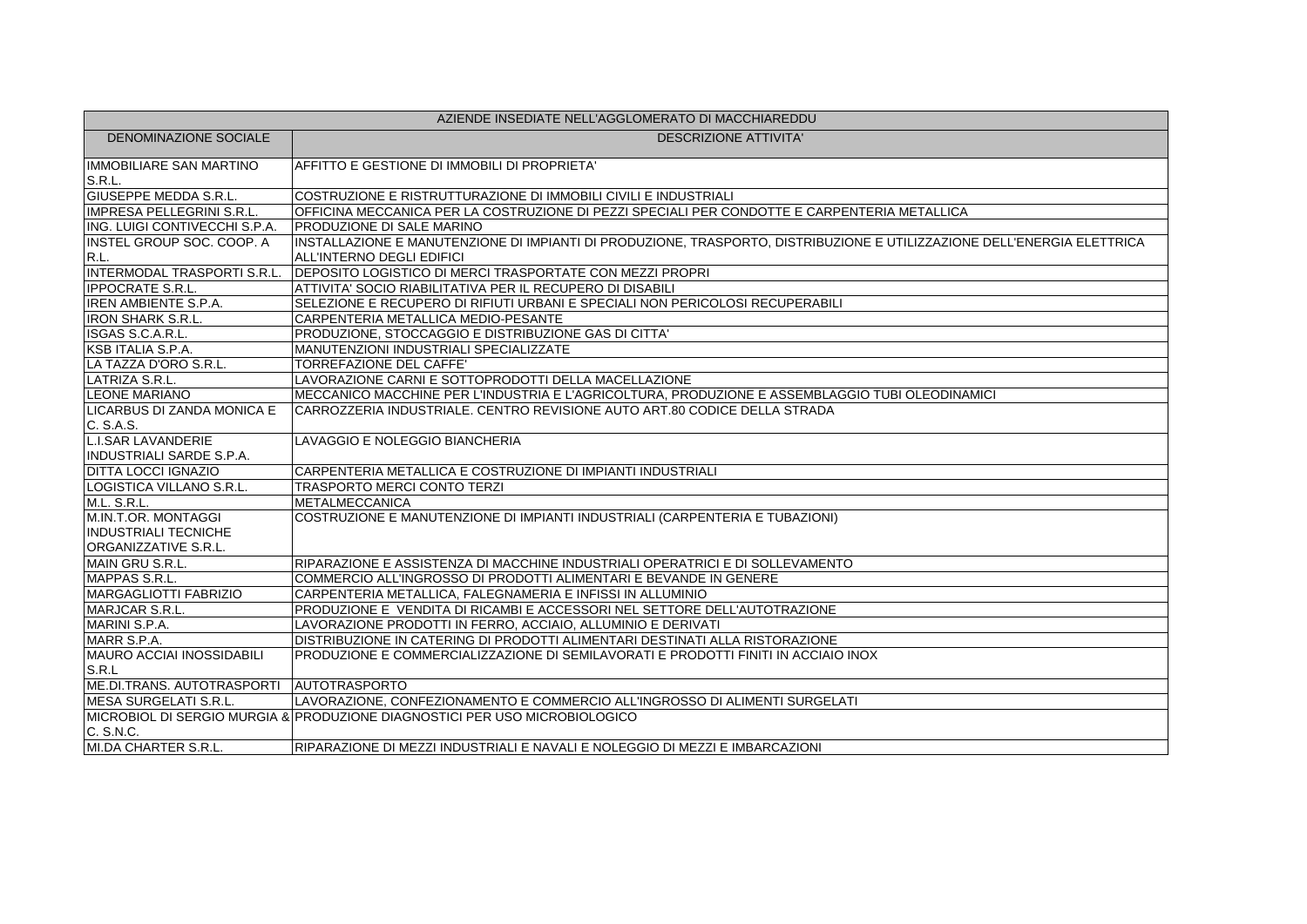| AZIENDE INSEDIATE NELL'AGGLOMERATO DI MACCHIAREDDU          |                                                                                                                                                                                                                                                                                                      |
|-------------------------------------------------------------|------------------------------------------------------------------------------------------------------------------------------------------------------------------------------------------------------------------------------------------------------------------------------------------------------|
| DENOMINAZIONE SOCIALE                                       | <b>DESCRIZIONE ATTIVITA'</b>                                                                                                                                                                                                                                                                         |
| M.P.S. - MATERIE PRIME DELLA<br>SARDEGNA S.R.L.             | <b>AUTOTRASPORTI E DEPOSITO COMMERCIALE</b>                                                                                                                                                                                                                                                          |
| NATURGHIACCIO S.R.L.                                        | PRODUZIONE DI GHIACCIO ALIMENTARE CONFEZIONATO IN CUBETTI E TRITATO                                                                                                                                                                                                                                  |
| NIVEA S.P.A. - LAVANDERIA<br><b>INDUSTRIALE</b>             | NOLEGGIO E LAVAGGIO BIANCHERIA PER ALBERGHI, RISTORANTI, COMUNITA'; VENDITA DI PRODOTTI PER L'IGIENE E LA PULIZIA                                                                                                                                                                                    |
| NUOVA CO.M.I.M. S.R.L.                                      | MONTAGGIO E MANUTENZIONE IMPIANTI INDUSTRIALI PETROLCHIMICI                                                                                                                                                                                                                                          |
| NUOVA FIBER PLAST S.R.L.                                    | PRODUZIONE DI TUBAZIONI E SERBATOI IN VETRORESINA, IN MATERIALE TERMOPLASTICO E VETRORESINA, RIVESTIMENTI ANTICORROSIVI                                                                                                                                                                              |
| <b>NUOVA MATERIE PRIME</b><br>MEDITERRANEE S.R.L.S.         | LAVORAZIONE DEL GESSO                                                                                                                                                                                                                                                                                |
| NUOVA SARMAPLASTIK S.R.L.                                   | PRODUZIONE, LAVORAZIONE E TRASFORMAZIONE IN CONTO PROPRIO O DI TERZI DI MATERIE PLASTICHE E SIMILARI                                                                                                                                                                                                 |
| <b>OLM - OFFICINE LAVORAZIONI</b><br>METALMECCANICHE S.R.L. | <b>CARPENTERIA METALLICA</b>                                                                                                                                                                                                                                                                         |
| OLIMAR AUTOTRASPORTI DI<br><b>CASTEGNARO MARILENE</b>       | <b>TRASPORTO MERCI</b>                                                                                                                                                                                                                                                                               |
| ORSO IMPIANTI S.A.S.                                        | IMPIANTI DI ASPIRAZIONE, FILTRAZIONE E DEPURAZIONE. PRODUZIONE DI LAMIERATI IN GENERE                                                                                                                                                                                                                |
| P.A.D. S.R.L.                                               | MOVIMENTAZIONE DI MERCI INDUSTRIALI                                                                                                                                                                                                                                                                  |
| PIMAPAN S.R.L.                                              | PRODUZIONE, PRECOTTURA, SURGELAMENTO E DISTRIBUZIONE DI PRODOTTI DA FORNO (PANE E DOLCI)                                                                                                                                                                                                             |
| PAPIRO SARDA S.R.L.                                         | PRODUZIONE DI CARTA IN BOBINE E SACCHETTI E CARTA PER IMBALLO                                                                                                                                                                                                                                        |
| PARTESA SARDEGNA S.R.L.                                     | COMMERCIO ALL'INGROSSO DI BEVANDE E ALIMENTARI                                                                                                                                                                                                                                                       |
| PIELLE S.R.L.                                               | DEPOSITO MERCI E ALLESTIMENTO SPETTACOLI. SVOLGIMENTO DI SERVIZI E LOGISTICA                                                                                                                                                                                                                         |
| PISCINE CORPORATION E C.<br>SOC. CONS. A R.L.               | PRODUZIONE E RELATIVA FORNITURA ALL'INGROSSO CON O SENZA OPERA DI PRODOTTI E MATERIALI PER L'EDILIZIA CON PARTICOLARE<br>RIFERIMENTO AL SETTORE DELLE PISCINE. FORNITURA DI PRODOTTI PER LA DEPURAZIONE DELLE ACQUE                                                                                  |
| POLIMERA S.R.L.                                             | PRODUZIONE DI MANUFATTI IN PLASTICA                                                                                                                                                                                                                                                                  |
| POLIPLAST S.R.L.                                            | PRODUZIONE DI MANUFATTI IN PLASTICA                                                                                                                                                                                                                                                                  |
| POLITEC S.R.L.                                              | PRODUZIONE E COMMERCIALIZZAZIONE DI MANUFATTI IN POLIEURETANO COMPATTO PER USI INDUSTRIALI                                                                                                                                                                                                           |
| PORTO INDUSTRIALE CAGLIARI<br>S.P.A.                        | TERMINAL CONTAINER PORTUALI ED EXTRAPORTUALI, DI MAGAZZINI, AREE DI STOCCAGGIO DI CONTENITORI E MERCI, DI MEZZI DI<br>SOLLEVAMENTO E TRASPORTO E DI MANUTENZIONE DEGLI STESSI. SBARCO E IMBARCO CONTAINER DA NAVI MADRE (ROTTE OCEANICHE)<br>SU NAVI MINORI "FEEDER" (ROTTE LOCALI DEL MEDITERRANEO) |
| POWERCROP MACCHIAREDDU<br>S.R.L.                            | PRODUZIONE DI ENERGIA ELETTRICA DA BIOMASSE                                                                                                                                                                                                                                                          |
| PROCAMION S.R.L.                                            | CARROZZERIA INDUSTRIALE                                                                                                                                                                                                                                                                              |
| RA.BEN. S.R.L.                                              | ASSEMBLAGGIO DI PORTE E INFISSI IN LEGNO                                                                                                                                                                                                                                                             |
| RE.M.IN. S.R.L.                                             | FABBRICAZIONE DI STRUTTURE METALLICHE E PARTI DI STRUTTURE                                                                                                                                                                                                                                           |
| REMOSA S.P.A.                                               | MANUTENZIONI INDUSTRIALI COSTRUZIONE E REVISIONE VALVOLE F.C.C. PER IMPIANTI INDUSTRIALI; COSTRUZIONE SONDE DA<br>PERFORAZIONE; ENGINEERING                                                                                                                                                          |
| SA.VER.IM. DI SUELLA                                        | SABBIATURE E VERNICIATURE                                                                                                                                                                                                                                                                            |
| SAIDA SARDA S.R.L.                                          | SABBIATURE, VERNICIATURE INDUSTRIALI, DIFESE ANTICORROSIVE, RISANAMENTI CALCESTRUZZI, ANTIACIDI                                                                                                                                                                                                      |
| SAINT-GOBAIN GLASS ITALIA<br><b>DISTRIBUZIONE S.R.L.</b>    | LAVORAZIONE E RELATIVA COMMERCIALIZZAZIONE DEL VETRO PIANO                                                                                                                                                                                                                                           |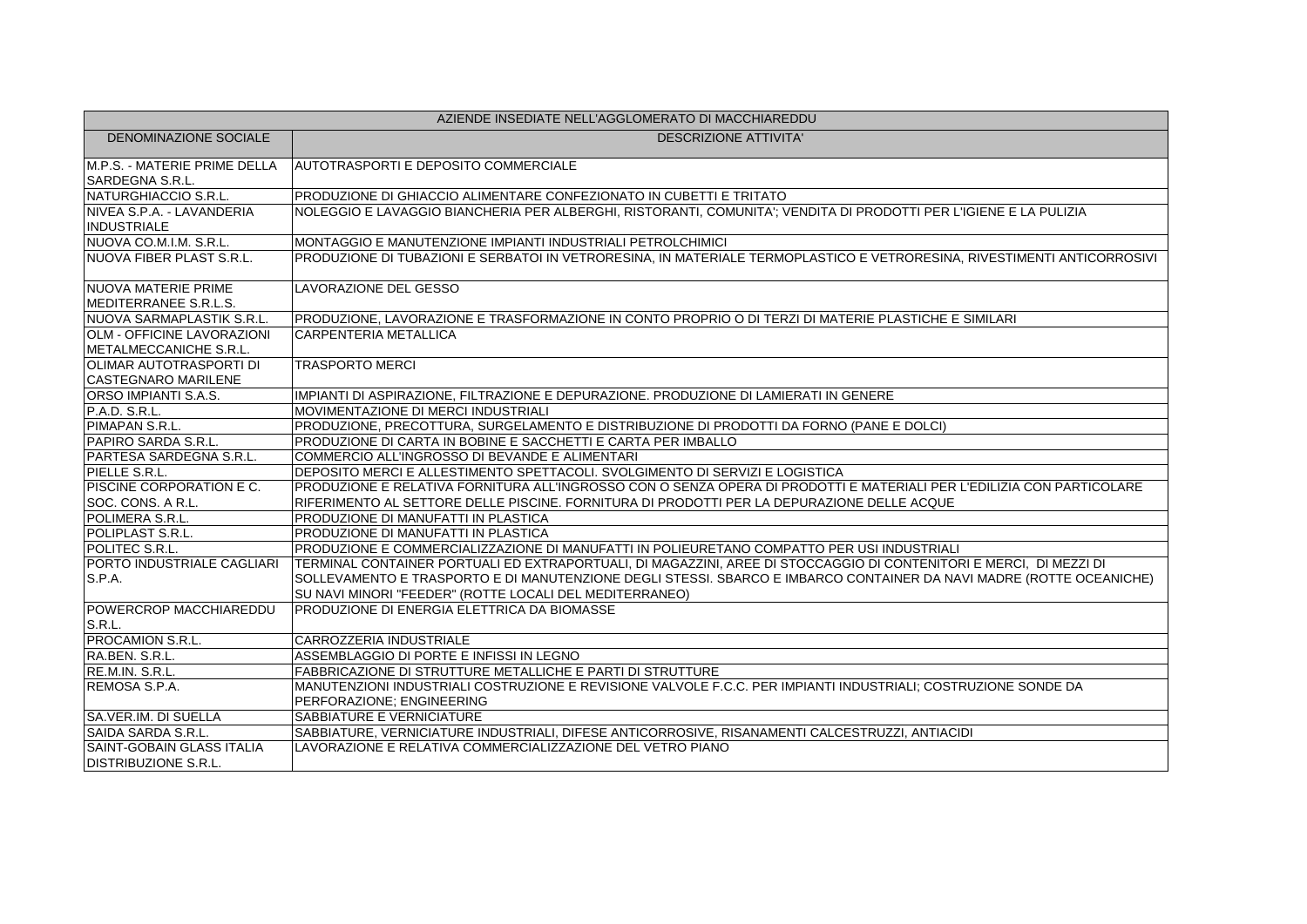| AZIENDE INSEDIATE NELL'AGGLOMERATO DI MACCHIAREDDU               |                                                                                                                                                                                                                                       |
|------------------------------------------------------------------|---------------------------------------------------------------------------------------------------------------------------------------------------------------------------------------------------------------------------------------|
| DENOMINAZIONE SOCIALE                                            | <b>DESCRIZIONE ATTIVITA'</b>                                                                                                                                                                                                          |
| SALARIA REAL ESTATE S.R.L.                                       | ATTIVITA' IMMOBILIARE                                                                                                                                                                                                                 |
| SALI DI SARDEGNA S.R.L.                                          | LAVORAZIONE E COMMERCIALIZZAZIONE DEL SALE MARINO E DI TUTTI I SUOI DERIVATI                                                                                                                                                          |
| SANAC S.P.A.                                                     | PRODUZIONE E VENDITA DI MATERIALE REFRATTARIO                                                                                                                                                                                         |
| SAPI S.R.L.                                                      | PULIZIE INDUSTRIALI                                                                                                                                                                                                                   |
| SAPORI E TRADIZIONI S.R.L.                                       | PRODUZIONE E TRASFORMAZIONE DI PRODOTTI DI PANETTERIA E PASTICCERIA                                                                                                                                                                   |
| SARDACHEM S.R.L.                                                 | INUSTRIA CHIMICA DI TRASFORMAZIONE E COMMERCIALIZZAZIONE                                                                                                                                                                              |
| <b>SARDA COSTRUZIONI</b>                                         | REALIZZAZIONE DI IMPIANTI ELETTRICI E DI VIDEOSORVEGLIANZA                                                                                                                                                                            |
| ELETTRICHE S.R.L.S.                                              |                                                                                                                                                                                                                                       |
| SARDA GAS PETROLI S.R.L.                                         | MISCELAZIONE DI GPL E SUO IMBOTTIGLIAMENTO                                                                                                                                                                                            |
| <b>SARDEGNA RICERCE</b>                                          | RICERCA IN CAMPO AMBIENTALE E DELLE ENERGIE RINNOVABILI                                                                                                                                                                               |
| SARDA SERVICE S.R.L.                                             | AGENTE DI COMMERCIO CON DEPOSITO, COMMERCIO ALL'INGROSSO DI ARTICOLI DI DROGHERIA, FERRAMENTA, VERNICI                                                                                                                                |
| SARDINIA GREEN ISLAND S.R.L.                                     | RICERCA, SERVIZI AVANZATI NEL SETTORE DELLE ENERGIE ALTERNATIVE                                                                                                                                                                       |
| SARMOCAR S.R.L.                                                  | RIPARAZIONE DI MACCHINE INDUSTRIALI                                                                                                                                                                                                   |
| SAR.MONT. S.R.L.                                                 | CARPENTERIA METALLICA E MANUTENZIONE MECCANICA                                                                                                                                                                                        |
| SARTEC - SARAS RICERCHE E                                        | PROGETTAZIONE, COSTRUZIONE, FORNITURA MONTAGGIO ED AVVIAMENTO DI: STRUMENTAZIONE PER LE ANALISI AMBIENTALI, CHIMICHE,                                                                                                                 |
| TECNOLOGIE S.P.A.                                                | CLINICHE ED INDUSTRIALI IN GENERE: SISTEMI DI AUTOMAZIONE E TELECOMUNICAZIONE: IMPIANTI INDUSTRIALI ED IMPIANTI DI CONTROLLO<br><b>DELL'INQUINAMENTO</b>                                                                              |
| <b>SAVERPLAST S.R.L.</b>                                         | PRODUZIONE DI SERRAMENTI IN PVC                                                                                                                                                                                                       |
| C. S.N.C.                                                        | S.C.M. DI LEDDA ALESSANDRO E LAVORI DI MECCANICA IN GENERALE                                                                                                                                                                          |
| SEMITEC S.R.L.                                                   | MANUTENZIONE IMPIANTI TECNOLOGICI PER TELECOMUNICAZIONI                                                                                                                                                                               |
| SERVIZI DISTRIBUZIONE                                            | ORGANIZZAZIONE LOGISTICA E DISTRIBUZIONE DELLE MERCI. SERVIZI DI AUTOTRASPORTO PER CONTO TERZI                                                                                                                                        |
| LOGISTICA S.R.L.                                                 |                                                                                                                                                                                                                                       |
| <b>SGS ITALIA S.R.L.</b>                                         | ANALISI CHIMICHE E AMBIENTALI, ISPEZIONE E CAMPIONAMENTO PRODOTTI PETROLIFERI E PETROLCHIMICI, ISPEZIONE E CAMPIONAMENTO<br>PRODOTTI DEL SUOLO, ISPEZIONE E CAMPIONAMENTO PRODOTTI MINERARI, CONSULENZA IGIENE E SICUREZZA SUL LAVORO |
| S.G.S. SOCIETA' GEOTECNICA<br>SARDA S.R.L.                       | LABORATORIO PROVE SU MATERIALI DA COSTRUZIONE                                                                                                                                                                                         |
| SIC TRASPORTI E LOGISTICA<br>S.R.L.                              | <b>AUTOTRASPORTO PER CONTO TERZI</b>                                                                                                                                                                                                  |
| SKS S.R.L.                                                       | AUTOTRASPORTO CONTO TERZI, LOGISTICA CON SERVIZI DI ROTTURA E RICOMPOSIZIONE DEI CARICHI E TRASPORTO CARBURANTI                                                                                                                       |
| <b>SKY LOGIC MEDITERRANEO</b>                                    | TELEPORTO. TELECOMUNICAZIONI VIA SATELLITE                                                                                                                                                                                            |
| <b>SOCIETA' GENERALE IMPIANTI</b><br><b>GAS CORPORATE S.R.L.</b> | MANUTENZIONI MECCANICHE INDUSTRIALI                                                                                                                                                                                                   |
| SOCIETA' SERVIZI PINNA S.R.L.                                    | <b>LOGISTICA E TRASPORTI</b>                                                                                                                                                                                                          |
| SO.MA. RICICLA S.R.L.                                            | NOLEGGIO ATTREZZATURA SCARRABILE. RECUPERO E PREPARAZIONE PER IL RICICLAGGIO. RICICLAGGIO STESSO DI RIFIUTI SOLIDI<br>URBANI E ASSIMILATI                                                                                             |
| SOFFIO S.R.L.                                                    | PRODUZIONE E COMMERCIO INGROSSO DI COMPONENTI ED APPARECCHIATURE MECCANICHE, ELETTROMECCANICHE, ELETTRONICHE, DI<br>ATTREZZATURE, ARREDAMENTI ED ELETTRODOMESTICI.                                                                    |
| SOL S.P.A.                                                       | PRODUZIONE E VENDITA DI GAS TECNICI E ALTRI GAS IN GENERE NONCHE' DI PRODOTTI E APPARECCHIATURE INERENTI AGLI STESSI                                                                                                                  |
| SO.TRA.CI. S.R.L.                                                | AUTOTRASPORTO IN CISTERNA PER CONTO TERZI                                                                                                                                                                                             |